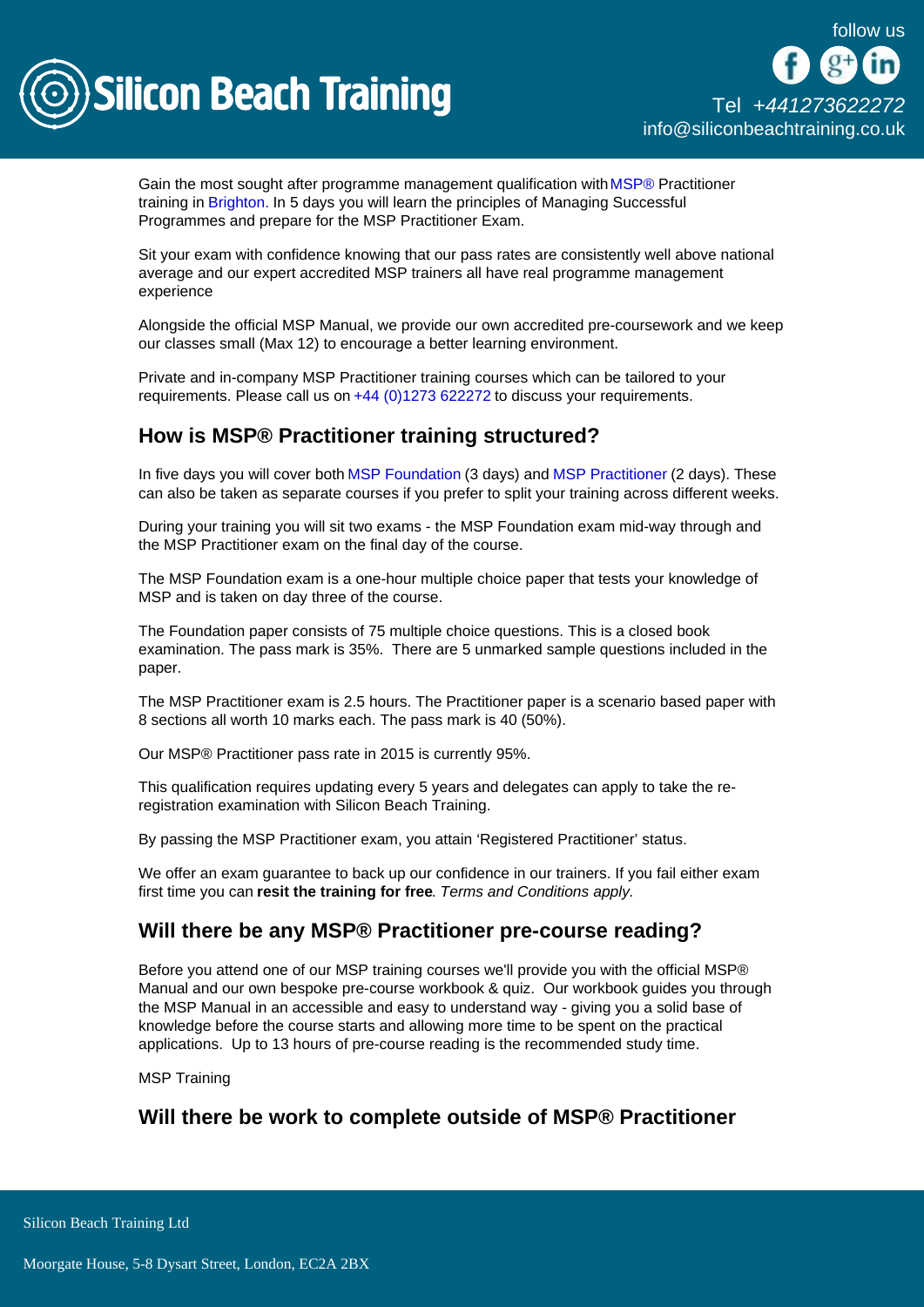

## course hours?

You will be given homework in the form of Sample Foundation and Practitioner Papers and you may also wish to do additional reading in the evenings as preparation for the next day.

 Please ensure you keep your social diary free during the course so that you are able to complete work during the evenings.

Silicon Beach Training is an Accredited Training Organisation for PRINCE2®, MSP® and ITIL®

MSP® is a registered trade mark of AXELOS Limited, used under permission of AXELOS Limited. All rights reserved.

# Course Objectives

At the end of your MSP® Practitioner training course you will be able to:

- Recognise the ways that MSP® addresses the factors which enable successful programmes
- Apply the main MSP® principles
- Identify key pieces of programme information
- Define and apply governance strategies
- Tailor MSP to your own business environment
- Scale MSP for different programmes
- Undertake risk analysis and management
- Confidently sit the MSP® Foundation and MSP® Practitioner Exams

### MSP® Foundation Days 1-3

The first three days of our MSP training course cover the content of our MSP Foundation course, which includes:

- MSP Introduction and Overview
- MSP Programme Management Themes
- The Transformational Flow
- MSP Case Studies
- MSP Foundation Exam

MSP® Practitioner Days 4 & 5

MSP in practice

Silicon Beach Training Ltd